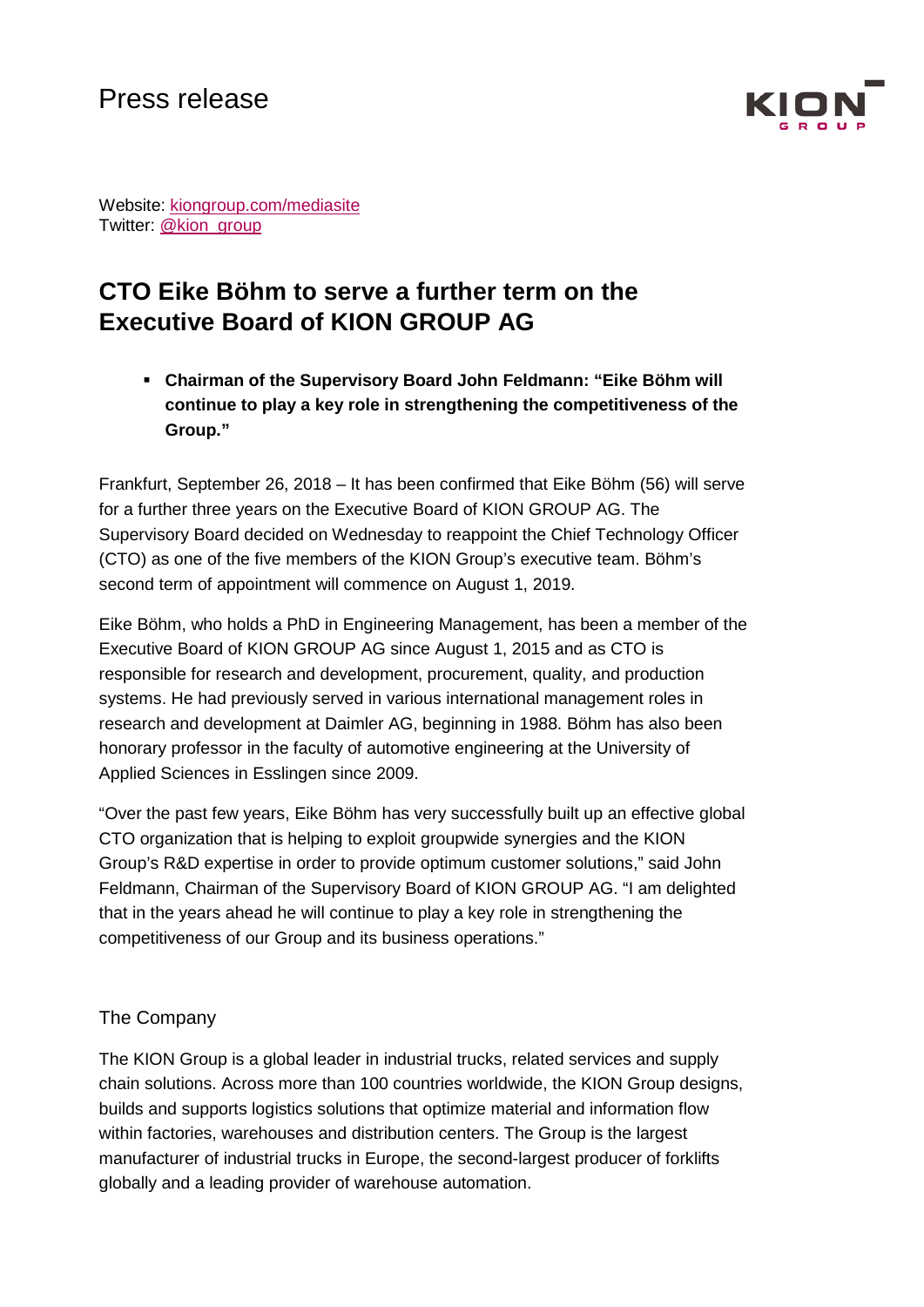

The KION Group's world-renowned brands are clear industry leaders. Dematic, the newest addition to the KION Group, is a global leader in automated material handling, providing a comprehensive range of intelligent supply chain and automation solutions. The Linde and STILL brands serve the premium industrial truck segment. Baoli focuses on industrial trucks in the economy segment. Among KION's regional industrial truck brand companies, Fenwick is the largest supplier of material handling products in France, while OM STILL is a market leader in Italy, and OM Voltas is a leading provider of industrial trucks in India.

With an installed base of more than 1.3 million industrial trucks and over 6,000 installed systems, the KION Group's customer base includes companies in all industries and of all sizes on six continents. The Group has more than 32,000 employees and generated revenue of around €7.6 billion in 2017.

## Disclaimer

This document and the information contained herein are for information purposes only and do not constitute a prospectus or an offer to sell or a solicitation of an offer to buy any securities in the United States or in any other jurisdiction.

This release contains forward-looking statements that are subject to various risks and uncertainties. Future results could differ materially from those described in these forward-looking statements due to certain factors, e.g. changes in business, economic and competitive conditions, regulatory reforms, results of technical studies, foreign exchange rate fluctuations, uncertainties in litigation or investigative proceedings, and the availability of financing. We do not undertake any responsibility to update the forward-looking statements in this release.

## Further information for the media

Michael Hauger Senior Vice President Corporate Communications Tel: +49 (0)69 201 107 655 Mobile: +49 (0)151 1686 5550 [michael.hauger@kiongroup.com](mailto:michael.hauger@kiongroup.com)